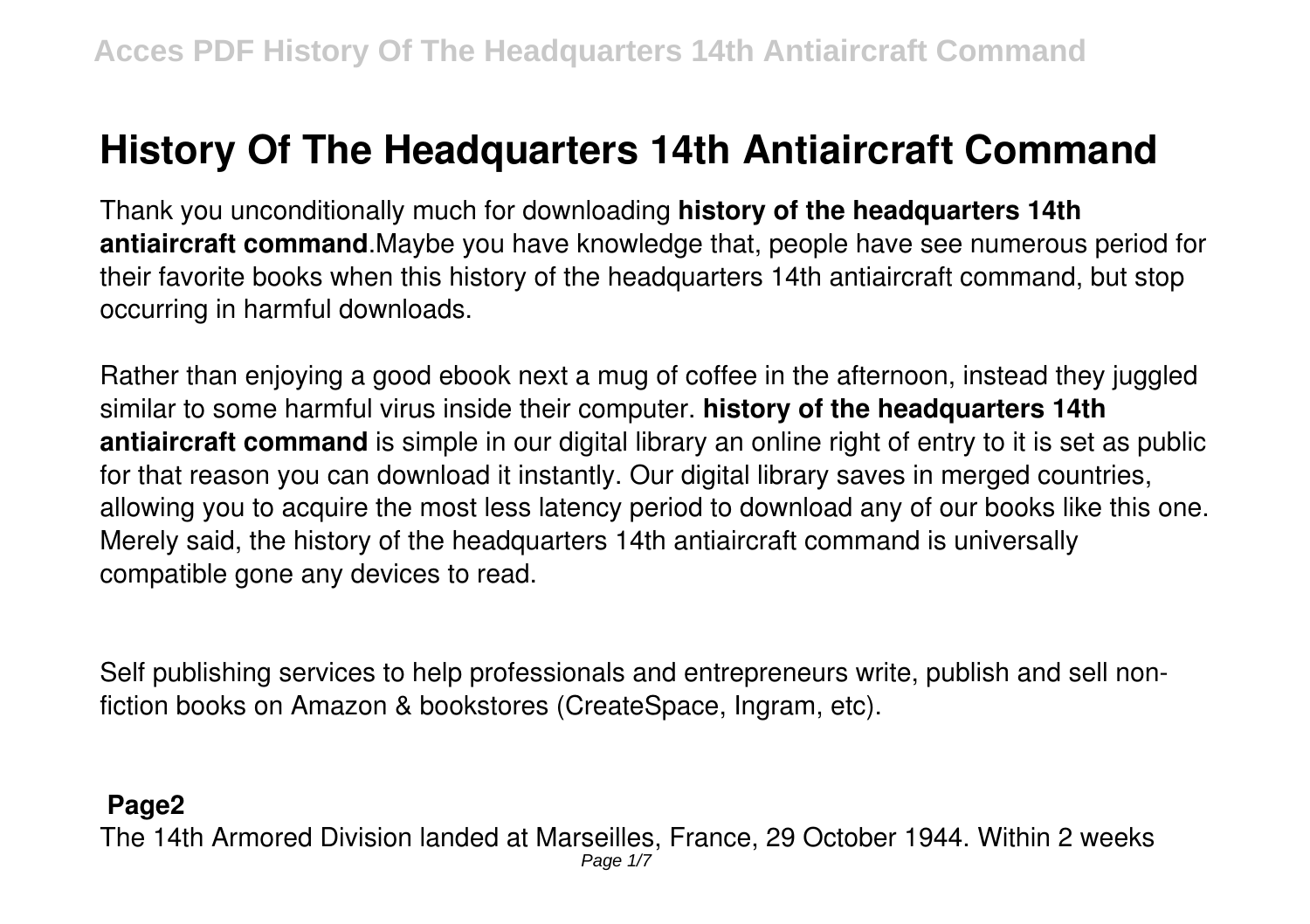some of its elements were in combat, maintaining defensive positions along the Franco-Italian frontier. The...

## **History of the 4th Marine Division | The Fighting Fourth**

A History of the 14th Regiment N.Y.S.M. Infantry THE PRE-WAR YEARS. On July 5, 1847 various companies of independent militia from Kings county were consolidated with the tiny 265th regiment, New York State Militia due to an Act of Legislature which reorganized the New York militia system.

#### **Fourteenth Air Force - Wikipedia**

History. The 14th Armored Division was constituted and added to the roll of the US Army on 28 August 1942; it was activated on 15 November in a ceremony at Camp Chaffee, Arkansas. It was organized initially as a heavy division with two armored regiments (the 47th and 48th) and one armored infantry regiment, the 62nd Infantry Regiment.

#### **Battery H, 3rd Bn., 14th Marines**

The 4th Marine Division is the ground combat element of the Marine Forces Reserve (i.e. the Marine Corps Reserve). The Division is a reserve unit whose headquarters is in New Orleans, but its subordinate units are located throughout the United States.

## **History of the 14th ACR - 14th Cavalry Regiment**

14th Cavalry Association - official web site of the Association; includes pages on the 14th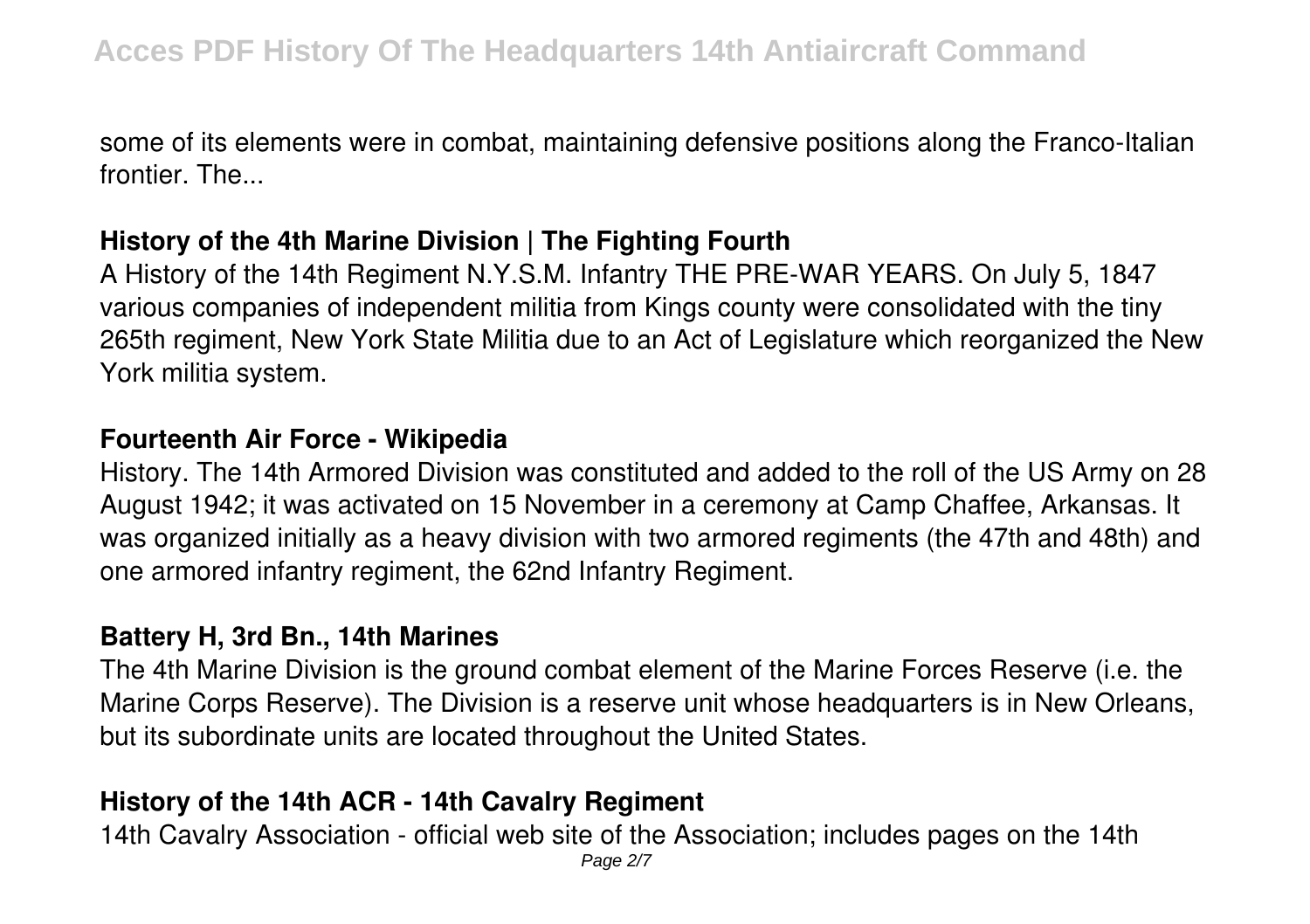Constabulary Regiment during the occupation of Germany following WW II. and the 14th Armored Cavalry Regiment which served at the most critical sector of NATO's front-line during the first 23 years of the Cold War.

## **History of the 14th Infantry - i-kirk**

Under a Department of Defense restructuring in 1948, 14th Air Force was aligned under the new Continental Air Command, which expanded the unit's mission to include the equipping and combat preparation of Air Force Reserve units under its jurisdiction. 14th Air Force headquarters moved to Robins AFB, GA in October 1949.

#### **14th Cavalry Association**

Space Operations Command is responsible for the organization, training, equipping, command and control, and employment of space forces to support operational plans and missions for U.S. combatant commanders and air component commanders. Space Operations Center serves as the headquarters and staff ...

#### **History Of The Headquarters 14th**

History of Headquarters 14th Antiaircraft Command [United States. Army. 14th Antiaircraft Command] on Amazon.com. \*FREE\* shipping on qualifying offers.

## **14th New York Heavy Artillery - Civil War Newspaper ...**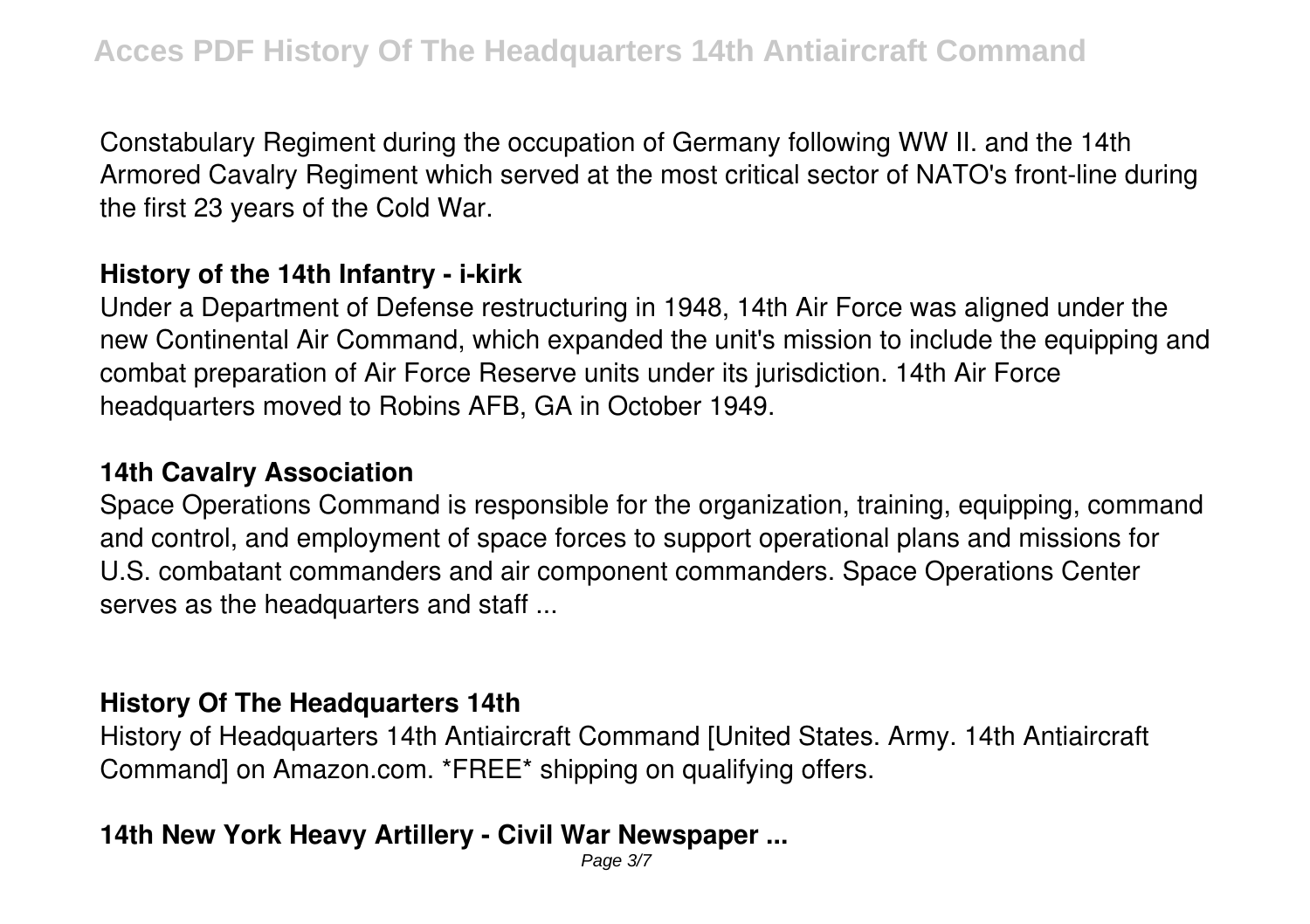This series primarily consists of command chronologies of U.S. Marine Corps units that served during the time of the Vietnam Conflict, and includes the records of those units that served in Vietnam as well as domestically and throughout the world. Most of these chronologies include four common ...

## **History of Headquarters 14th Antiaircraft Command: United ...**

This is the Fourteenth Air Force. Mitchell AIr Force Base, New York: Office of Information Services, Continental Air Command, 1957. Author unknown. A Short History of the 14th Air Force Flying Tigers, 1943–1959. Robins Air Force Base, Georgia: Headquarters Fourteenth Air Force (CONAC), 1959.

#### **14th Air Force History > Vandenberg Air Force Base > Display**

14th armored division The mixture of insignia and distinctive colors of several arms incorporated in the Armored Force symbolize integrity and esprit. It is an interlocked ornament, found in Nordic monuments, composed of three torques: red for Artillery; blue for Infantry; and yellow for Cavalry.

## **History of Headquarters, 14th Antiaircraft Command ...**

The 14th Armored Cavalry Regiment, together with the 2nd and 6th, was activated in Germany in 1948 following imposition of the Soviet blockade of West Berlin. It was formed from the 14th Constabulary Regiment. Initially its headquarters was at Fritzlar, near Kassel, and its 1st, 2d and 3d Battalions ( Bns.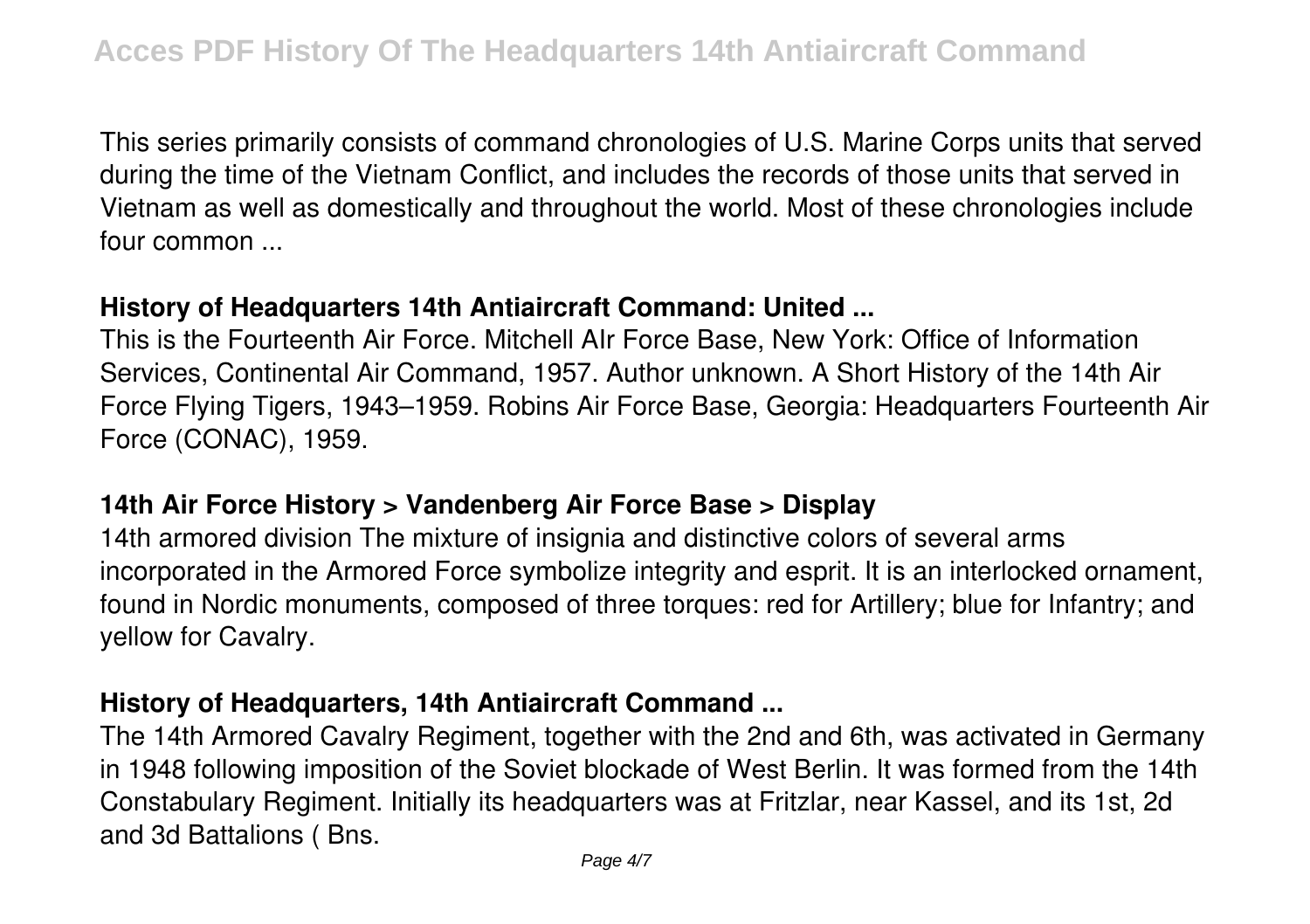## **Command Chronologies: Vietnam War | National Archives**

HEADQUARTERS AND HEADQUARTERS COMPANY 14th TRANSPORTATION BATTALION Constituted 9 April 1943 in the Army of the United States as Headquarters and Headquarters Detachment, 517th Port Battalion, Transportation Corps Activated 4 June 1943 in England

#### **14th Armored Cavalry Regiment - USArmyGermany.com**

It was then inactivated at Kornwestheim, Germany on 17 March 1992 and reorganized at Mannheim, Germany on 18 March 1992 as the command and control headquarters for the 95th and 97th Military Police Battalions. The 14th Military Police Brigade was later inactivated on 15 September 1994 at Mannheim, Germany.

#### **unit history information - VHPA**

1951, History of Headquarters, 14th Antiaircraft Command Headquarters, 14th Antiaircraft Command Tokyo Wikipedia Citation Please see Wikipedia's template documentation for further citation fields that may be required.

#### **History - 14th Transportation Battalion Association**

14th Marine Regiment. 2nd Battalion 3rd Battalion 5th Battalion 23rd Marine Regiment. 1st Battalion 2nd Battalion 3rd Battalion 2nd Battalion 24th Marine Regiment 25th Marine Regiment. 1st Battalion 2nd Battalion 3rd Battalion Headquarters Company 25th Marines 1st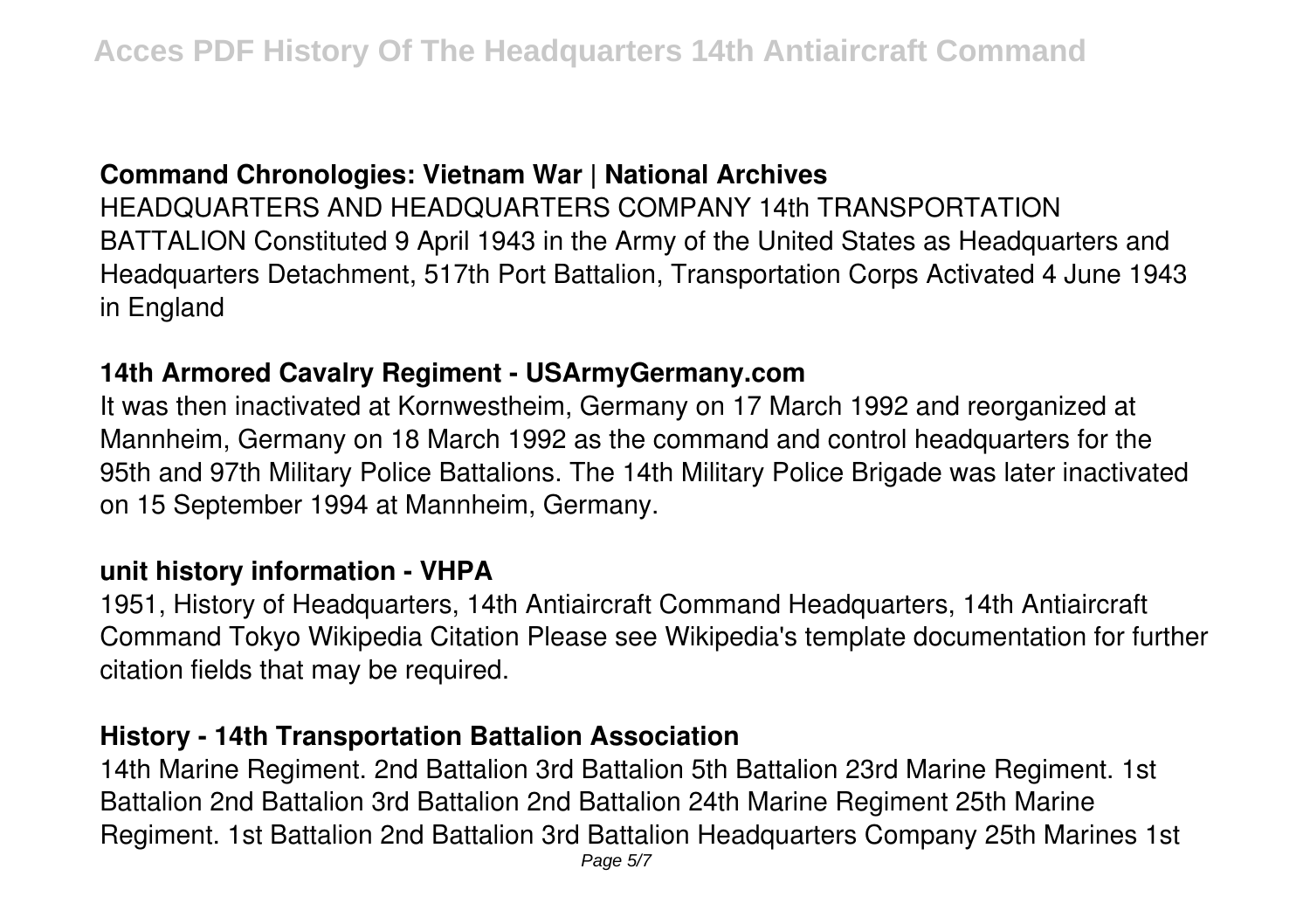Battalion, 24th Marines Truck Co 3rd Force Reconnaissance Company

## **14th Military Police Brigade :: FORT LEONARD WOOD**

Home page of the 14th Cavalry Assn. WELCOME! This web site is produced by the 14th Cavalry Association. Among its objectives is to reflect the history of a proud Regiment and to promote communication among those of us who have been privileged to serve in its organic and attached units.

## **Space Operations Command**

History of the 14th Heavy Artillery. The following is the history of the 14th Heavy Artillery. The recruiting for this regiment, begun as early as June 18634, with headquarters at Rochester, N. Y., and was raised principally from the counties of Yates, St. Lawrence, Jefferson and Monroe, though every part of the State was represented.

## **14th Armored Division (United States) - Wikipedia**

On 1 September 1946, the 14th Infantry Regiment, for the fourth time in its long history, was deactivated. Two years later, on 1 October 1948, the regiment was once more activated at Camp Carson, Colorado and given the mission of training for mounted warfare.

## **14th ARMORED DIVISION - U.S. Army Center Of Military History**

The 14th now has a history of providing aviation support to the Free World Forces in Vietnam for 7 years. In all areas of Vietnam from Nha Trang in the south to the DMZ in the north, the